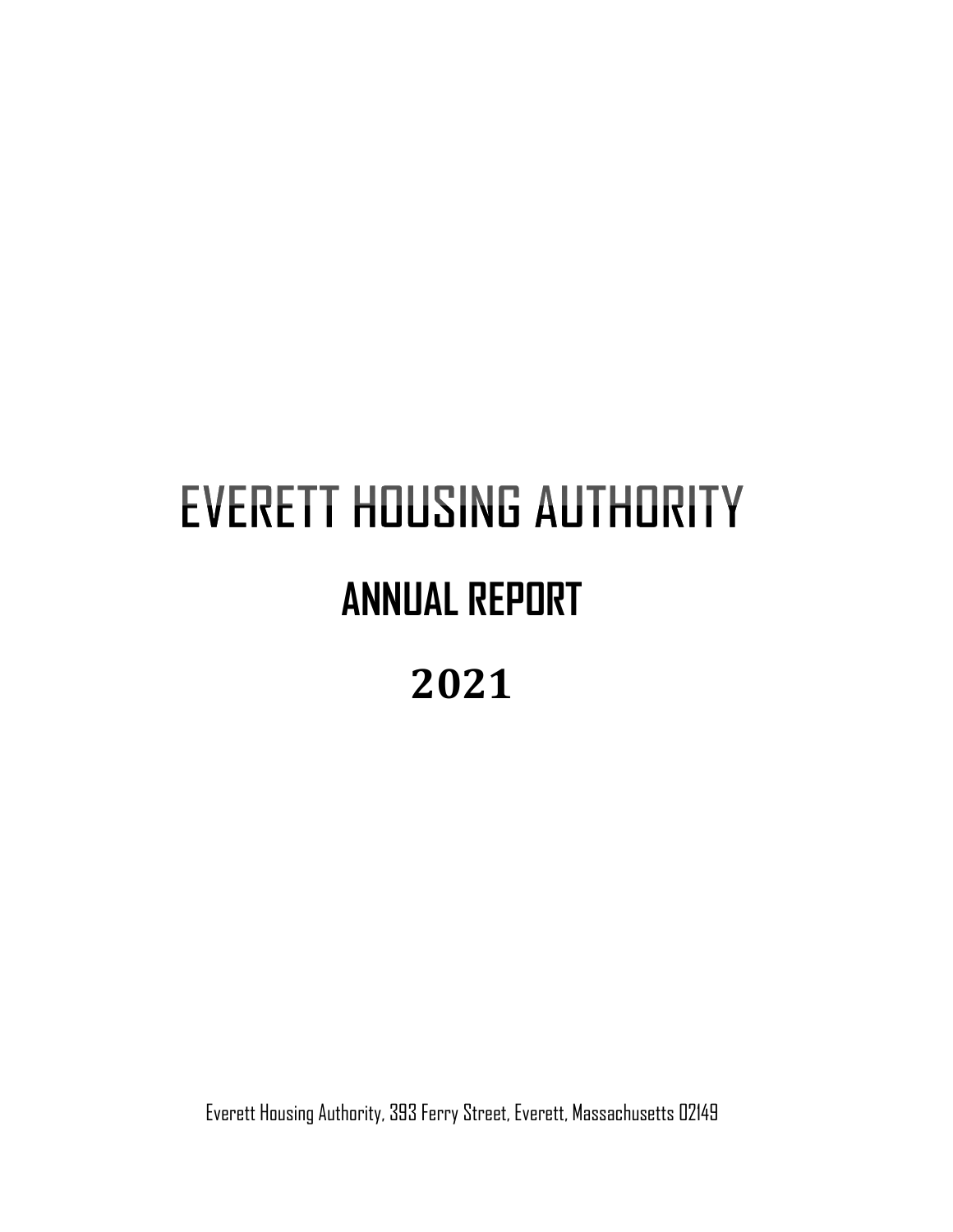March 2022

#### Greetings,

I am pleased to present to you the 2021 Annual Report of the Everett Housing Authority, which details our activities and achievements over the past year.

This past year was again challenging because of the COVID-19 pandemic. COVID-19 was still causing many issues in everyday life. Many people throughout our country continue to work remotely. School children in most cases finally returned to their classrooms in the fall. Everett Housing Authority office staff returned to working full-time at the office in the winter of this year and we reopened to the public in June of 2021.

Our longtime Maintenance Supervisor Mr. Joseph Dorney retired in March. Joe began his employment at our agency back in 1985 as Mechanic/Plumber. He was promoted to Maintenance Supervisor in 1999 an served in that capacity until his retirement. Through his years with the agency he contributed greatly to the success and achievements of the authority. The maintenance staff was very productive under his leadership. He was also instrumental in the planning and completion of the capital improvement projects under taken during his years as Maintenance Supervisor. We wish Joseph a happy and healthy retirement.

I wish to thank the many people and agencies that help us succeed in our mission. We are led by our Board of Commissioners who guide us in our long-term goals. The City of Everett through the leadership of the Honorable Carlo DeMaria, Mayor. We also thank our State Representative Joseph McGonagle and State Senator Sal DiDomenico for their ongoing support and advocacy for public housing within the City of Everett and throughout our Commonwealth. We thank the funding agencies the Department of Housing and Community Development (DHCD) and Housing and Urban Development (HUD) for the assistance they provide. Without each of these agencies and individuals it would not be possible to provide our services to the community.

We hope you find this report helpful; and as always, we invite your comments, suggestions and questions on how we might improve upon the services we provide the people of Everett.

Sincerely,

*Stephen Kergo*

Stephen Kergo Executive Director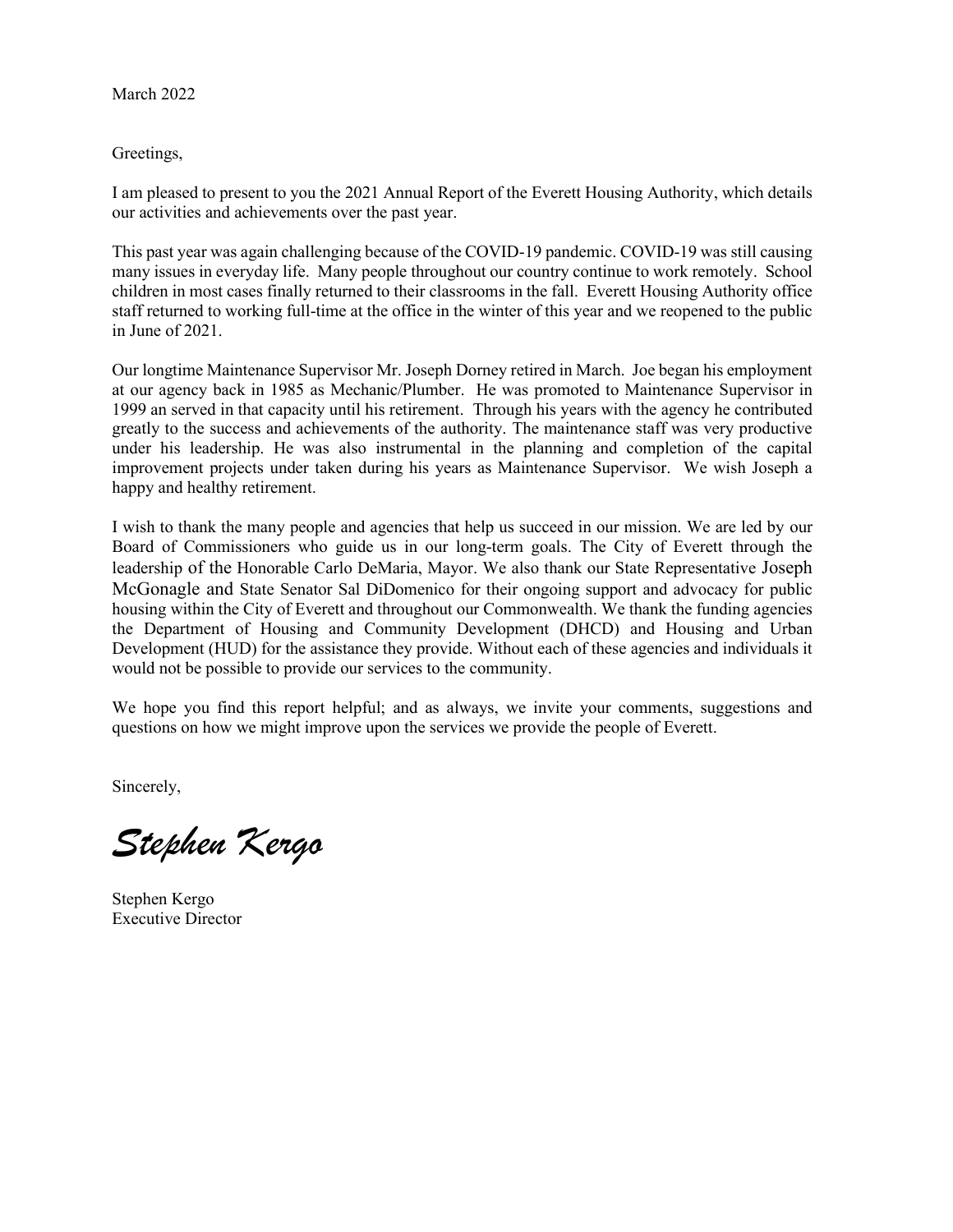### Everett Housing Authority 393 Ferry Street Everett, Massachusetts 02149 www.EverettHousingAuthority.org Phone (617) 387-6389 Fax (617) 389-4936 TDD (800) 545-1833 Ext. 111

# **2021 Annual Report**

The Everett Housing Authority (EHA) is a public body politic and corporate created in 1947 pursuant to Chapter 121B of the General Laws of the Commonwealth of Massachusetts. Everett Housing Authority is overseen by a five (5) member Board of Commissioners, each serving a staggered five (5) year term. Four (4) members are appointed by the Mayor of the City of Everett and the fifth is appointed by the Governor of the Commonwealth of Massachusetts.

# **Board of Commissioners**

Dominic Puleo, Chairman Philip Colameta, Vice Chairman John Barrett, Treasurer Robert Norton, Vice Treasurer State Appointee, Vacant

The regular monthly meeting of the Board of Commissioners is held on the last Tuesday of the month at the administrative office, unless otherwise posted. There were 11 (11) Regular meetings, including the Annual Meeting in 2021.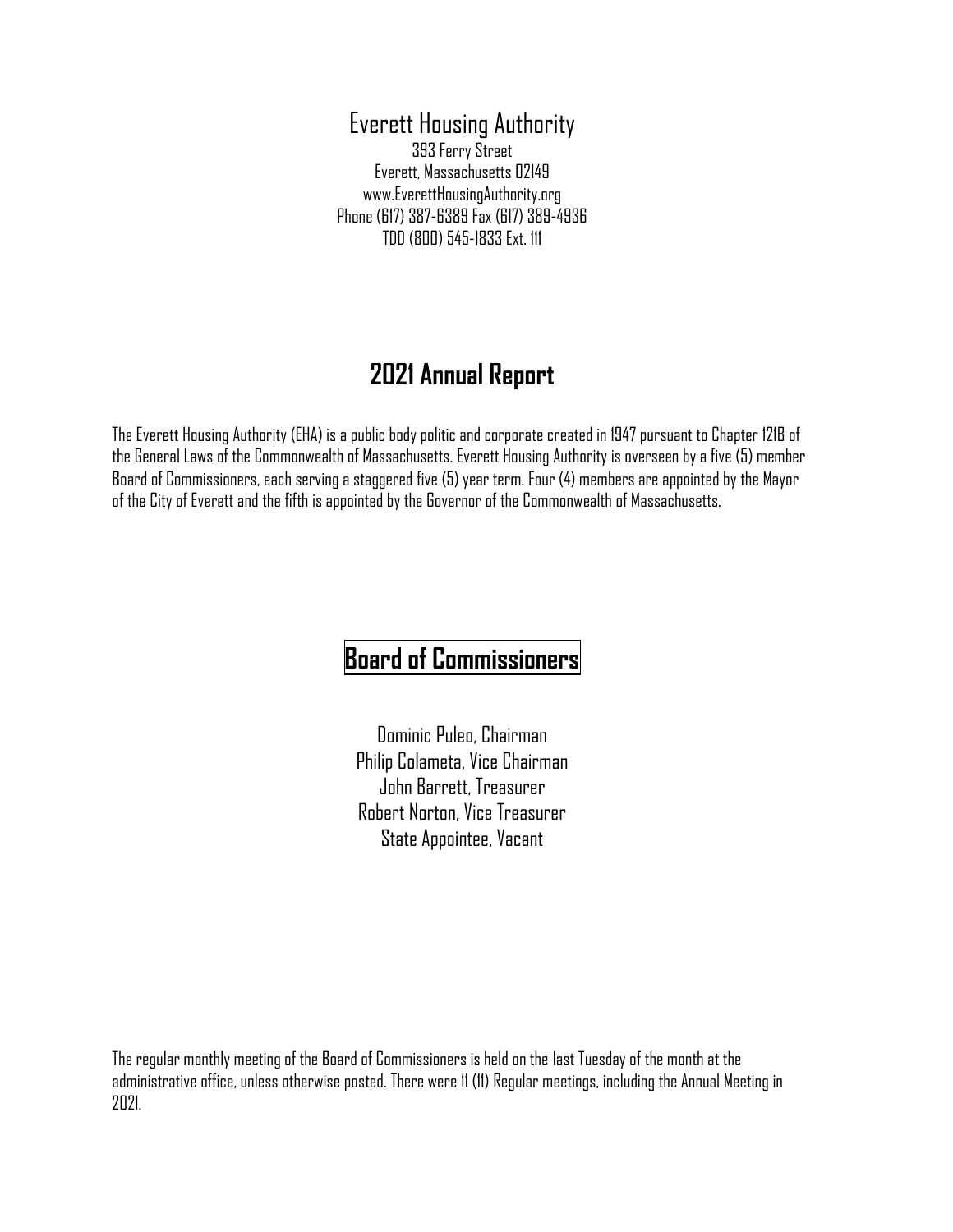#### **TABLE OF ORGANIZATION**

Administration Stephen Kergo, Executive Director Roberta Correale, Assistant Director Tracy DiPerri, Fiscal Assistant/Bookkeeper

Legal Advisors Francis J. LaRovere III, Esq. (General Counsel) Michael Gilman, Esq. (Labor/Personnel)

> Fee Accountant Gordon / Griffin LLC, CPA

#### Public Housing

Michelle Cataldo Public Housing Supervisor Angelica Santonastaso, Senior Public Housing Coordinator Nicole DiPierrio, Administrative Assistant – Public Housing Tenant Coordinator Stephanie Santos, Public Housing Tenant Coordinator Cristina DeMaria, Tenant Account Clerk/Receptionist Rachel Fauche, Part-time Assistant

> Leased Housing Jacqueline Dresser, Coordinator Dolores Brogan, Coordinator

#### Maintenance Department

Christopher Giarratana, Maintenance Supervisor Joanne Pisacreta, Maintenance Assistant Mark Maguire, Foreman/ Grade II Mechanic Jay Holt, Grade II Mechanic Nicholas Ragucci, Grade II Mechanic Michael Costanza, Grade II Mechanic/Electrician Edward Noftle, Grade II Mechanic Francis Jankowski, Grade II Mechanic/Plumber Brian Arrington, Grade II Mechanic Marc Deyeso, Maintenance Aide Nicolas Olsen, Maintenance Aide Marcial Amador, Maintenance Aide Jean Daniel, Groundskeeper/Custodian Mel Fiore, Groundskeeper/Custodian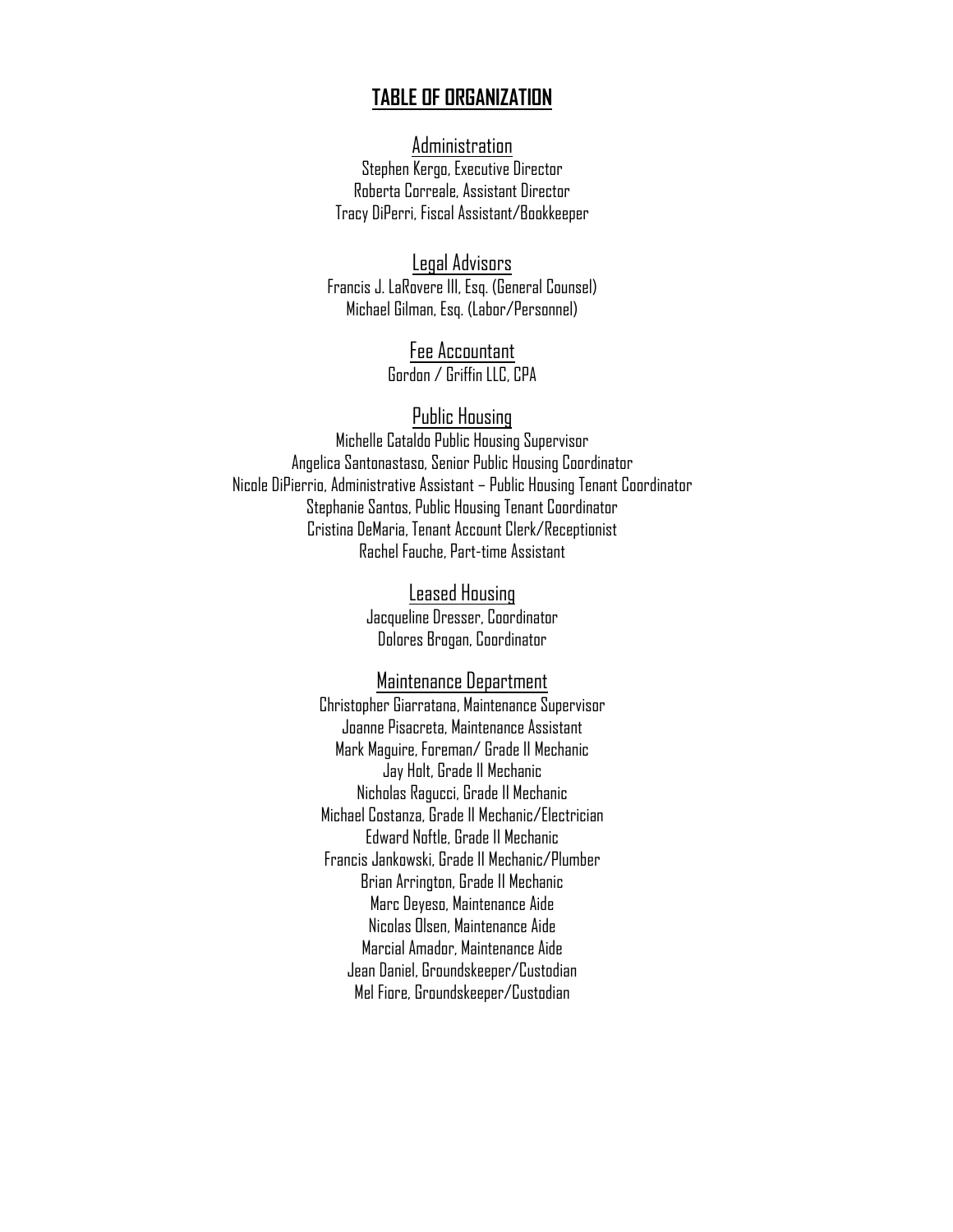#### **STATE AIDED ELDERLY (CH. 667) and FAMILY (CH. 200) HOUSING PROGRAMS**

## **Ch. 667-1 Golden Age Circle (39) One-Bedroom Units (Note: one unit was converted to a laundry and community room)**

Golden Age Circle was built in 1958, is comprised of three (3) separate, one-story buildings and represents the oldest elderly units in our inventory. Two (2) units are fully HP/Wheelchair accessible.

#### **Ch. 667-1A North Everett/Whittier Drive (120) One-Bedroom Units**

The North Everett site was developed in 1960 and consists of thirteen (13) two-story, eight-unit walk-up garden style buildings and four (4) one-story, four-unit bungalow style buildings. There is also a separate community center with laundry and kitchen facilities as well as meeting and recreational areas.

#### **Ch. 667-2 Glendale Towers/381 Ferry Street (120) One-Bedroom Units**

Glendale Towers was built in 1970 and is a twelve (12) story high-rise, elevator-serviced building. There are twelve units per floor on floors two through eleven. The first floor is comprised of the lobby area and mechanical rooms and the community room and laundry facilities are located on the twelfth (penthouse) floor.

**Ch. 200-1 Russell Street Neighborhood (167) Two-Bedroom Units** (13 Acer Site) **(101) Three-Bedroom Units (268) Units Total**

The site consists of sixty-three (63) four-unit townhouse style buildings and eight (8) duplex style buildings. The site comprises a major portion of Russell Street, a portion of Gledhill Avenue, and all of Veterans Avenue and Drives A and B. The site also houses the maintenance department's main operations (17 Drive A). The buildings were first occupied in 1950. Thirteen (13) units are full HP/Wheelchair accessible.

| <b>Ch. 200-2</b> | Duncan/Winthrop Roads | (37) Two-Bedroom Units   |
|------------------|-----------------------|--------------------------|
|                  |                       | (23) Three-Bedroom Units |
|                  |                       | (60) Units Total         |

The site consists of fifteen (15) four-unit townhouse style buildings and was first occupied in 1952-53. The site includes a portion of Duncan and Winthrop Roads and two buildings on Elm Street. Three (3) units are full HP/Wheelchair accessible.

| <b>Ch. 200-3</b> | <b>Cherry Street Neighborhood</b> | (41) Two-Bedroom Units   |
|------------------|-----------------------------------|--------------------------|
|                  |                                   | (23) Three-Bedroom Units |
|                  |                                   | (64) Units Total         |
|                  |                                   |                          |

The site consists of thirteen (13) four-unit townhouse style buildings and two (2) six-unit townhouse style buildings and was first occupied in 1955. The site comprises a portion of Cherry Street, all of Roads A and B, and one building on Woodlawn Street. Three (3) units are full HP/Wheelchair accessible.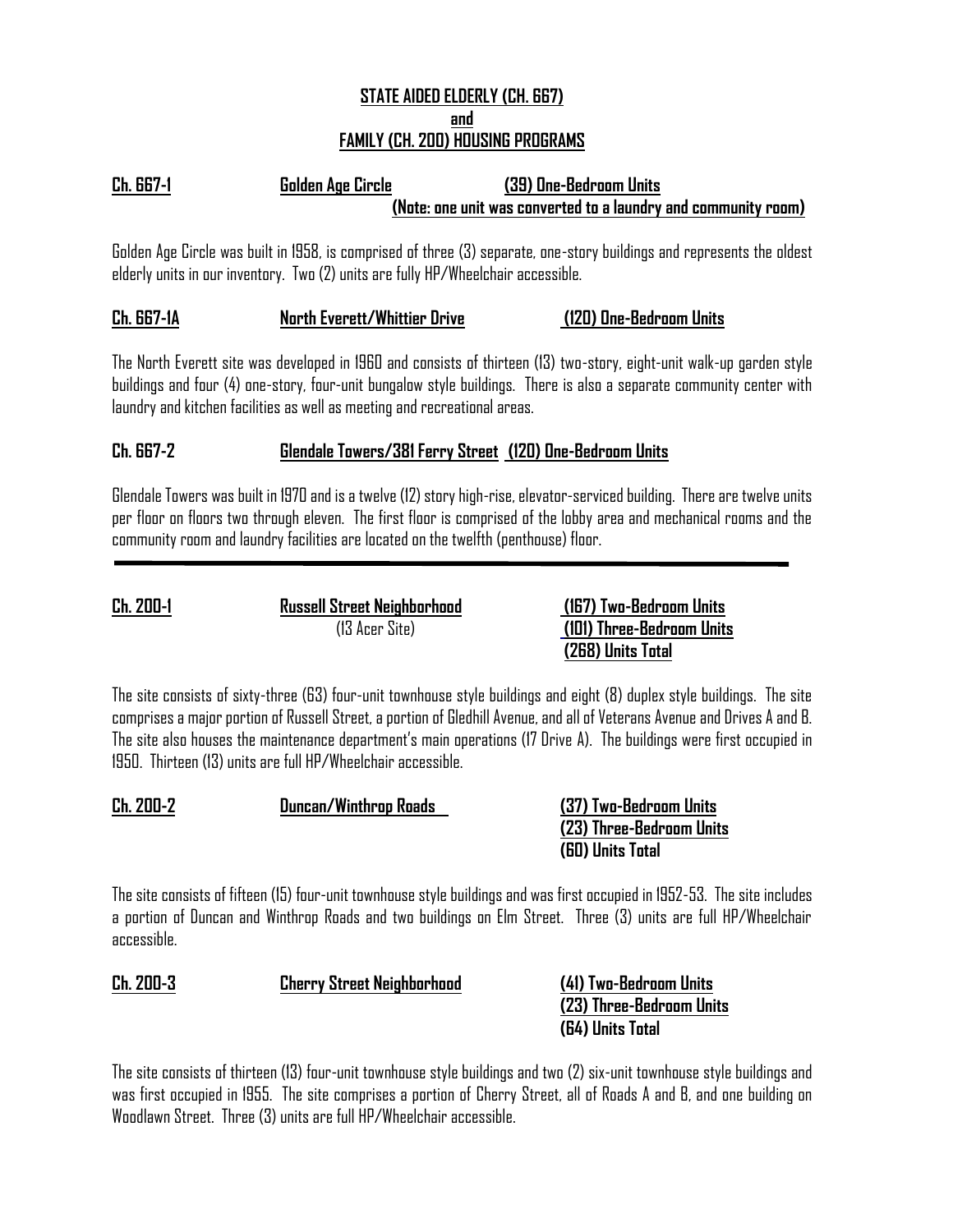# **PUBLIC HOUSING PROGRAMS**

January - December

| <b>RESIDENT APPLICATION</b> | 2021           |  |
|-----------------------------|----------------|--|
| <b>1 BEDROOM: ELDERLY</b>   | 79             |  |
| NON-ELDERLY/HP              | 24             |  |
| ELDELY/NON-ELDERLY TOTAL    | 103            |  |
|                             |                |  |
| 2 BEDROOM FAMILY            | 156            |  |
| 3 BEDROOM FAMILY            | 23             |  |
| <b>FAMILY TOTAL</b>         | 179            |  |
|                             |                |  |
| <b>LOCAL APPLICANTS ON</b>  |                |  |
| <b>WAITING LIST</b>         |                |  |
| <b>1 BEDROOM: ELDERLY</b>   | 391            |  |
| NON-ELDERLY/HP              | 135            |  |
| ELDELY/NON-ELDERLY TOTAL    | 526            |  |
| 2 BEDROOM FAMILY            | 620            |  |
| <b>3 BEDROOM FAMILY</b>     | 502            |  |
| <b>FAMILY TOTAL</b>         | 1122           |  |
| <b>NEW ADMISSIONS</b>       |                |  |
| ELDELY/NON-ELDERLY          | 24             |  |
| <b>2 BEDROOM FAMILY</b>     | $\mathfrak{m}$ |  |
| <b>3 BEDROOM FAMILY</b>     | 0              |  |
| <b>TOTAL NEW ADMISSIONS</b> | 35             |  |
|                             |                |  |
| <b>TRANSFERS</b>            |                |  |
| ELDELY/NON-ELDERLY          | 4              |  |
| 2 BEDROOM FAMILY            | 0              |  |
| <b>3 BEDROOM FAMILY</b>     | 3              |  |
| <b>TOTAL TRANSFERS</b>      | 7              |  |
|                             |                |  |

#### **Family Housing Escrow Program**

New participants have not been able to join this program for many years. As of the end of 2021 fifty-six (56) families have moved from public housing to private housing using funds from the program to assist in their move. The funds earned while on this program can be used for many costs related to the participant moving from public housing to non-subsidized housing, including as part of a down payment for the purchase of a home. Twenty-four (24) families were able to use the funds earned to help in the down-payment towards the purchase of homes. As of the end of December 2021 there were Nine (9) families on the program with a combined escrow account balance of \$59,920.23. Five (5) of the remaining participants have reached the maximum amount of escrow, which is \$10,000.00.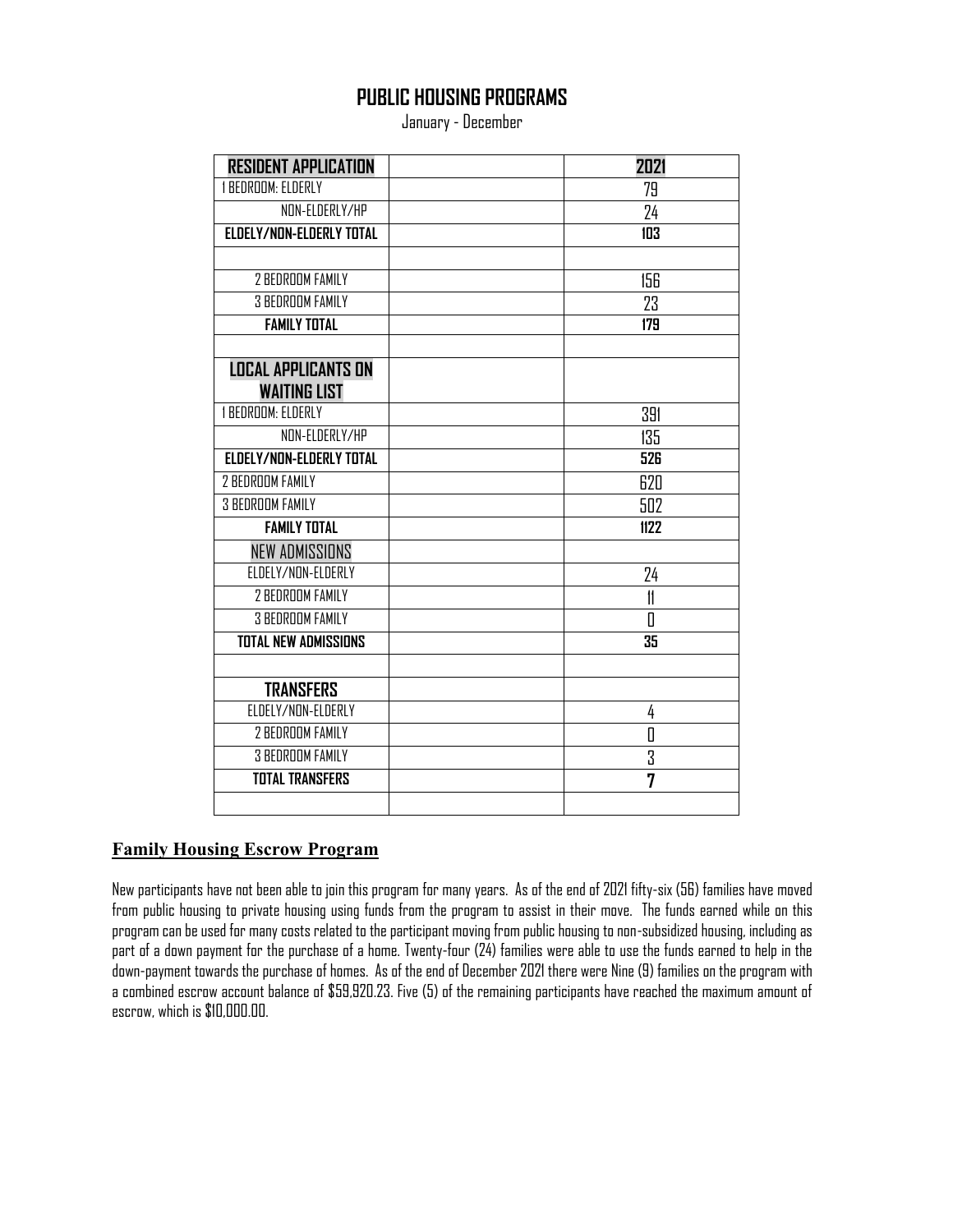#### **Maintenance Department**

The maintenance staff provides, on an ongoing basis, routine and preventative maintenance to our 671 public housing apartments throughout the year.

|      | <b>Work Orders Processed:</b> |              |               |  |  |
|------|-------------------------------|--------------|---------------|--|--|
| Year | <b>Elderly</b>                | Family       | <b>Totals</b> |  |  |
| 2021 | 1092                          | 1639         | 2731          |  |  |
| 2020 | 692                           | 1180         | 1871          |  |  |
| 2019 | 1275                          | 707 <i>L</i> | 3799          |  |  |

| <b>Year 2020</b>  |                |          |  |  |  |
|-------------------|----------------|----------|--|--|--|
| Type              | <b>Elderly</b> | Family   |  |  |  |
| Alarms            | 32             | 38       |  |  |  |
| <b>Bath</b>       | 17             | 16       |  |  |  |
| Carpentry         | 12             | 20       |  |  |  |
| Ceiling/Walls     | 13             | 9        |  |  |  |
| Doors             | 23             | 76       |  |  |  |
| Electric          | 16             | 62       |  |  |  |
| Floods            | 0              | 0        |  |  |  |
| Floors            | 4              | 4        |  |  |  |
| Ground Work       | 3              | 5        |  |  |  |
| Heat/Thermostat   | 31             | 53       |  |  |  |
| Lockouts          | 25             | 6        |  |  |  |
| Locks             | 40             | 35       |  |  |  |
| Misc.             | 6              | 11       |  |  |  |
| Outside Work      | 0              | 23       |  |  |  |
| Paint Request     | 4              | 20       |  |  |  |
| Pest Control      | 146            | 148      |  |  |  |
| Plumbing          | 161            | 401      |  |  |  |
| Referred To P.H.  | 5              | 7        |  |  |  |
| Refrigerator      | 23             | 4        |  |  |  |
| Roof Leaks        | $\overline{2}$ | 5        |  |  |  |
| Snow Removal      | $\theta$       | $\theta$ |  |  |  |
| <b>Stoves</b>     | 13             | 42       |  |  |  |
| Tile Work         | 12             | 16       |  |  |  |
| Trash/White Goods | 12             | 1        |  |  |  |
| Windows           | 6              | 25       |  |  |  |

| <b>Year 2021</b>  |                |                |  |  |
|-------------------|----------------|----------------|--|--|
| <b>Type</b>       | <b>Elderly</b> | Family         |  |  |
| Alarms            | 41             | 83             |  |  |
| Bath              | 18             | 22             |  |  |
| Carpentry         | 9              | 20             |  |  |
| Ceiling/Walls     | 32             | 37             |  |  |
| Doors             | 41             | 77             |  |  |
| Electric          | 25             | 105            |  |  |
| Floods            | $\overline{0}$ | 3              |  |  |
| Floors            | $\overline{2}$ | $\overline{6}$ |  |  |
| Ground Work       | $\theta$       | 8              |  |  |
| Heat/Thermostat   | 47             | 50             |  |  |
| Lockouts          | 22             | $\overline{4}$ |  |  |
| Locks             | 60             | 53             |  |  |
| Misc.             | 9              | 18             |  |  |
| Outside Work      | $\overline{2}$ | 21             |  |  |
| Paint Request     | 8              | 32             |  |  |
| Pest Control      | 255            | 254            |  |  |
| Plumbing          | 260            | 530            |  |  |
| Referred To P.H.  | 14             | 6              |  |  |
| Refrigerator      | 42             | 0              |  |  |
| Roof Leaks        | 7              | 6              |  |  |
| Snow Removal      | $\theta$       | $\theta$       |  |  |
| <b>Stoves</b>     | 32             | 58             |  |  |
| Tile Work         | 9              | 15             |  |  |
| Trash/White Goods | 15             | 13             |  |  |
| Windows           | 24             | 29             |  |  |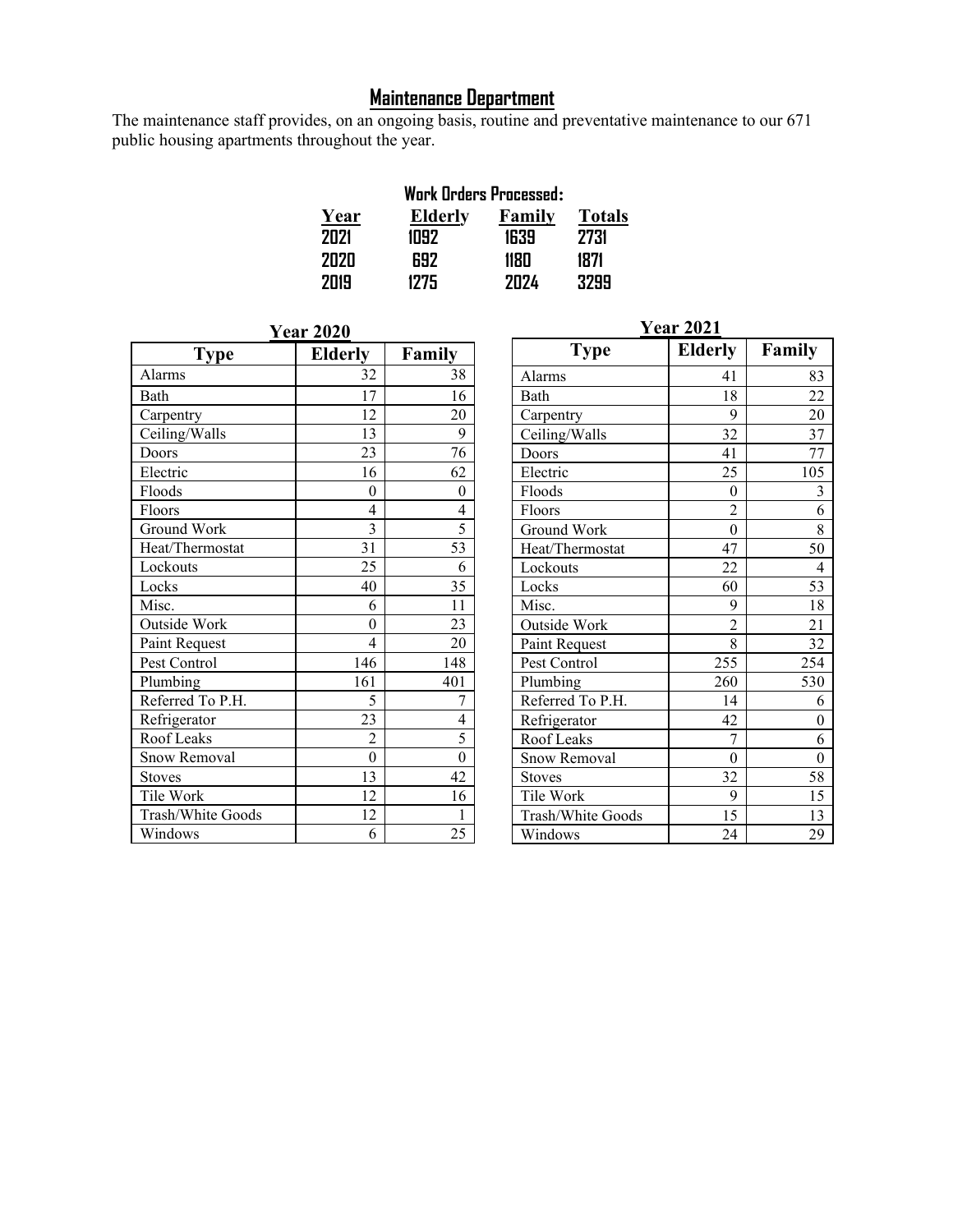# **Leased Housing Programs**

The Leased Housing staff was able to assist a combined 482 households in 2021 from both the federal and state rental assistance programs. The federal Section 8 Program represents the bulk of the rent subsidies offered by the housing authority. The housing authority receives funding for the Massachusetts Rental Voucher Program, as well as the Alternative Housing Voucher (AHVP) and Dept. of Mental Health (DMH) components. Through the Section 8 HCV program the EHA had issued 31 new vouchers 16 of which were utilized 6 expired, leaving 9 unutilized by year end.

| <b>Households Assisted:</b> |                  |             |      |            |       |  |
|-----------------------------|------------------|-------------|------|------------|-------|--|
| Year                        | <b>Section 8</b> | <b>MRVP</b> | AHVP | <b>DMH</b> | Total |  |
| 2021                        | 400              | 48          | σ    | 32         | 482   |  |
| 2020                        | 383              |             |      | 18         | 423   |  |
| 2019                        | 412              |             |      |            | 447   |  |

#### **Rental Assistance – Funds Dispersed**

|      | <b>Section 8</b> | <b>Mobility</b>  | <b>MRVP</b> | <b>AHVP</b> | DMH       | <b>Total</b> |
|------|------------------|------------------|-------------|-------------|-----------|--------------|
| 2021 | \$5,669,552      | $\boldsymbol{0}$ | \$261,553   | \$27,489    | \$293,554 | \$6,252,148  |
| 2020 | \$5,535,977      | \$24,325         | \$210,024   | \$22,460    | \$162,152 | \$5,954,938  |
| 2019 | \$4,8107.52      | \$28,941         | \$131,598   | \$12,656    | \$146,545 | \$5,130,492  |

#### **Section 8 Family Self Sufficiency Program**

The Family Self Sufficiency (FSS) Program had no new participants in 2021. EHA has not received funding from HUD to administer the FSS Program for many years. Our previous mandatory number of graduates (50) has been met for the program.

#### **Self Sufficiency Program (SSP)**

In July 2020 The Everett Housing Authority in a joint application with the Chelsea Housing Authority was awarded a grant to run the stated funded Self Sufficiency Program. Through this innovative program EHA will enroll 18 participants from its state-aided public housing and Mass Rental Voucher programs. Participants will receive support from The Neighborhood Developers/CONNECT in setting and meeting goals to assist them in achieving financial stability, employment security and educational /training opportunities. The program requires participants to sign into a 3 year Contract of Participation (COP). Escrow accounts are established for each participant. As a participant's income increases from employment and their rent increases, the difference between the beginning baseline rent and new rent is placed in an escrow account on their behalf. If the participant successfully completes their COP and meets all goals, they will receive the escrow funds.

Over the past year EHA has enrolled 9 participants into its SSP program, 4 of the 9 are earning escrow. EHA continues recruiting for new participants and will continue to move forward to reach its goal of 18 participants.